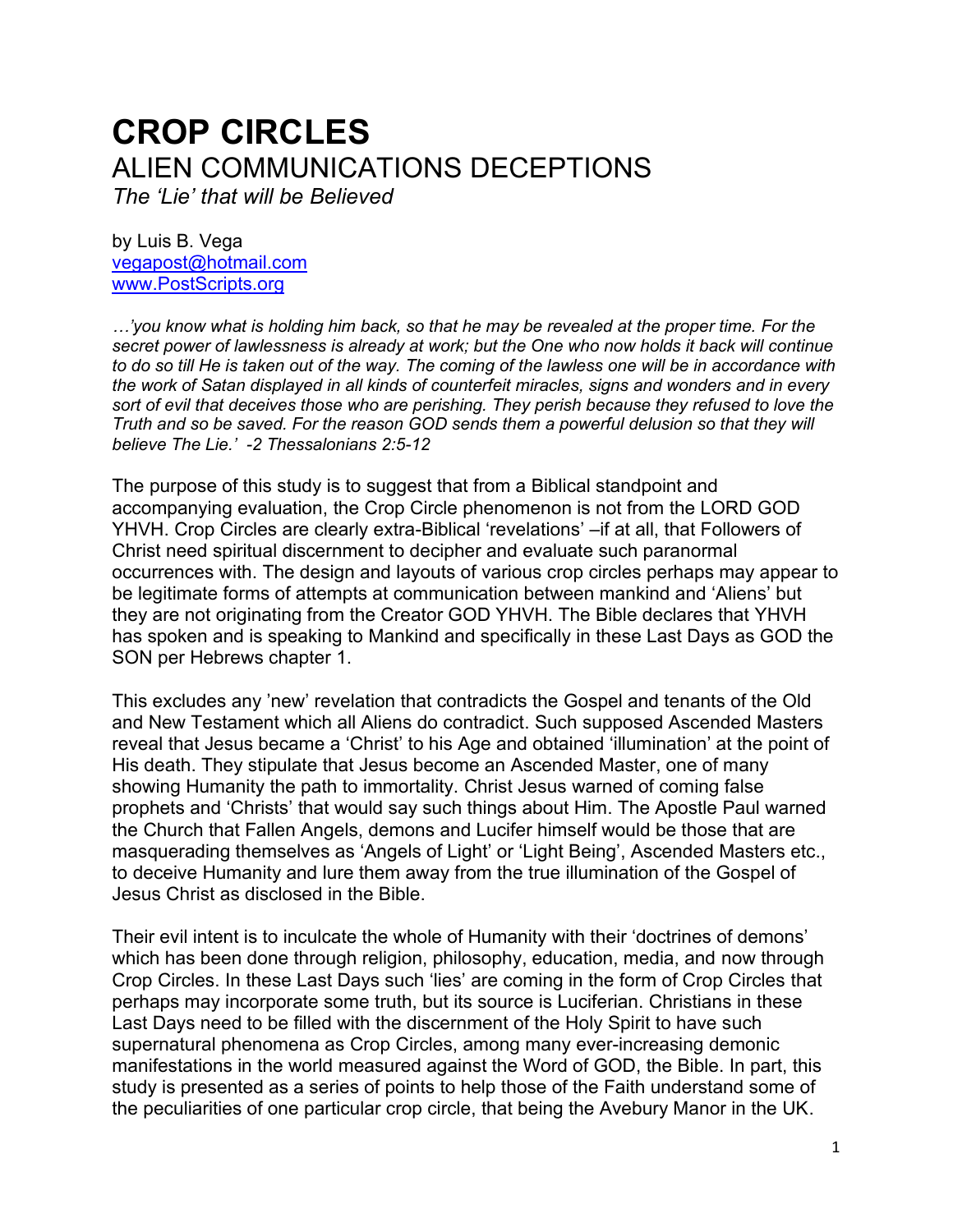## **The Crop Circle's Message**

This Crop Circle phenomena will undoubtedly be used or incorporated as part of the 'Lie' that will explain away the Rapture when it does occur. This study suggests that the particular Avebury planetary alignment Crop Circle is just another demonic or Fallen Angel manifestation giving subtle clues in anticipation of what is to occur eventually. The Crop Circle alludes to the planetary alignment on December 21, 2012 was 'nonevent' much like Y2K but it does not mean that it was meant to coincide with such a date but perhaps one in a future date to come. This study will consider the Crop Circle layout nonetheless as it appeared on July 15, 2008 in Avebury Manor in the UK because of its depiction of just where the planets in the Solar System were precisely be on December 21, 2012 date with one exception.

And this is the jest of the argument. The planetary alignment was not 100% true. Nonetheless, the Avebury planetary alignment will be placed onto a 3D and Ecliptic line for comparison in the accompanying charts for illustration. A brief survey of the ramifications of the coming AntiChrist and Alien DNA alteration by the Mark of the Beast system will be covered also in this essay for context. It appears that some Crop Circles allude to such an event to come. Perhaps those Christians that will find themselves in the period called the Tribulation period will have enough discernment to understand this 'Lie' and know how to deal with it. If the Avebury crop circle depicting the planetary alignments is anything that could come to pass, then this particular crop circle that surfaced several years ago in the UK purports 2 alarming scenarios.

The Crop Circle had a 2-day apparition sequence as the original was plowed under by the field's owners. On July 22, 2008, 1 week later in the same field, a depiction of the Earth and Moon orbits referencing December 13th emerged, accompanied by many strange symbols. If there is any validity to these depictions, then 2 main scenarios will be apocalyptic in scope for the world; if not beginning at that precise time depicted then possibly at a future date and time. One assertion from the Crop Circle is that a 2nd Sun with a mini solar system is coming and is about to enter directly into the Solar System. These apocalyptic scenarios have already had much coverage online and in the media for several years now. The sensational speculation is that 1) there may actually be a mini 2nd Solar System approaching Earth that is the binary star with the Sun.

2) A possible ramification of the 2nd Sun or as many denoted it as Planet X would then lead to a Pole Shift that will 3) ensue due to a catastrophic expansion of the Sun's radial energies; radiation and/or flares. This expansion of the Sun may well be caused by this massive in-coming 'Death Star' in conjunction to the Sun coming into close proximity flyby coming around from under and behind the Sun. As a possible result, super Solar Flare of immense magnitude would cause worldwide extreme draught and rise in temperatures and the eventual death of millions of people. According to the depiction of the Book of Revelation, such a scenario is foretold to actually occur. The purported expansion of the Sun may not be literally in a physical sense but what it could be suggesting is a super Solar Flare or a burst of radiated energy field that is unprecedented. The Sun has had the most active increasing cycles of Solar Flares to date.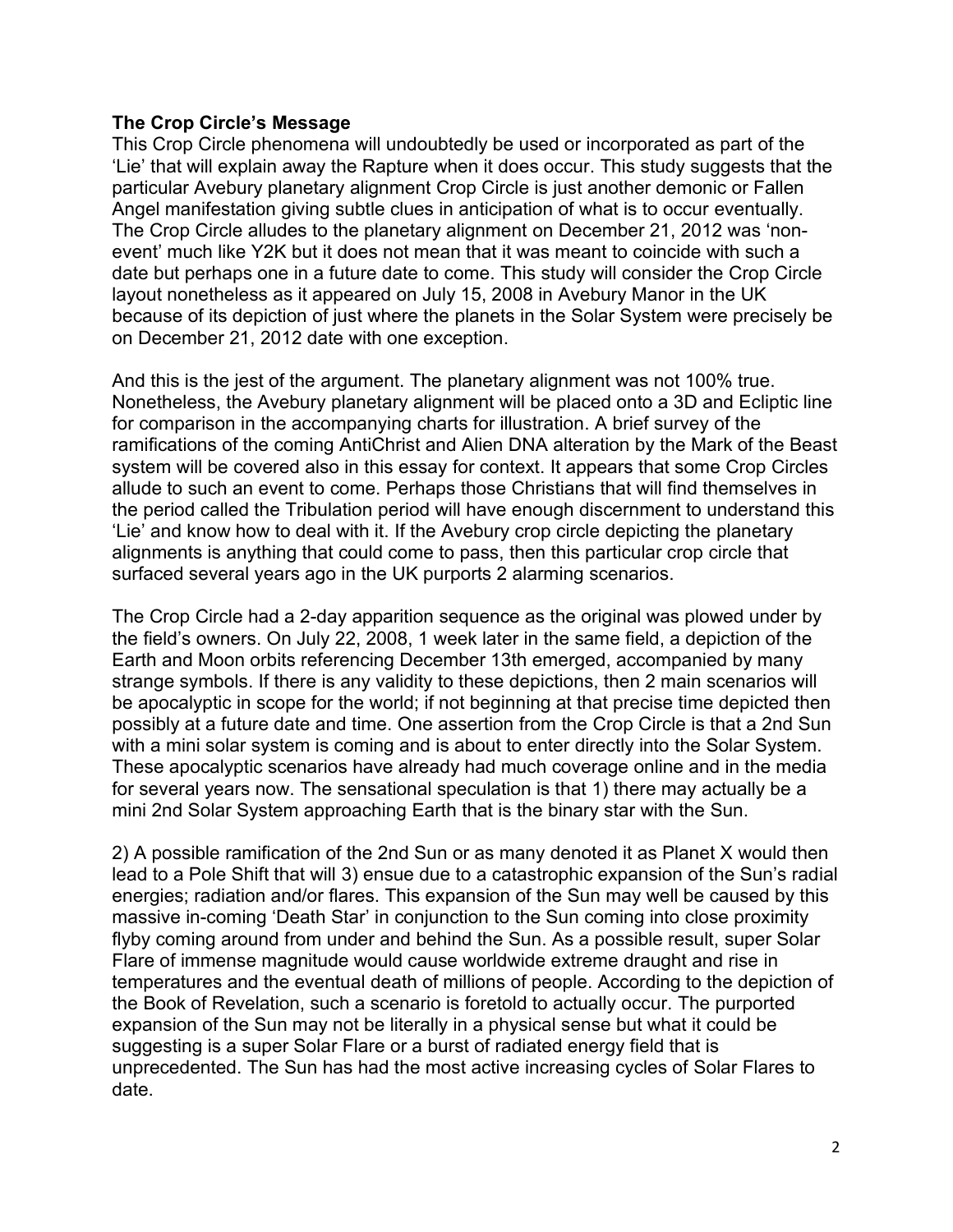## **The Red Dragon Star System?**

Nonetheless such an event would have catastrophic consequences for the Earth if there is any validity to such a composition on a mere Crop Circle depiction. Yet this area of the UK is no mere Crop Circle area. Such sophisticated crop circles tend to appear near ancient stone circles like Avebury or sacred mounts such as Silbury Hill that is near Avebury or appear next to Stonehenge or like the Uffington White Horses. Such locations have been utilized by the Druids for occultic practices that this study suggests are pathways or portal of energy opening up into the spiritual realm and are dealing with the Luciferian supernatural. Biblical Watchers need to be on-guard as to how these Crop Circles, their messages and most importantly who these 'messengers' are and what they are up to -on a grand scheme of things.

This is only a suggestive analysis of what appears to nonetheless, correlate it to the significant Biblical fulfillment that is foretold to come according to the Book of Revelation. In particular, it has to do with an 'appearance' of a 'Red Dragon' and a time of intense heat and Sun activity where 1/3 of all the vegetation on Earth will be either burnt up or dried up. A massive object will also hit an ocean that will cause 1/3 of the Earth's water to turn bitter and be undrinkable. Since the Crop Circle first appeared on the Avebury field depicting an incoming mini Solar System, many have been speculating that the projected 2nd Sun system could actually be the infamous and highly contested notion of Planet X, Nibiru, the 'Red Dragon' etc. According to the Crop Circle depiction the 2nd Sun's Solar System will be coming into the Earth's Solar System.

If this anomaly indeed does appear, then the whole notion of 'Nibiru', Planet X will have been true all along. If the depiction of this system or the radial expansion of the Sun, for that matter does not begin to take place, then it will be part of a universal Satanic/Fallen Angel deception. It will have been only a diversion by those that created such a compelling Crop Circle; an 'Alien Deception'. There are those that have allegedly stated that the 2nd Sun Solar System has been photographed and recorded. Then there are those that dismiss such a notion because it cannot be seen by telescopes. These are valid arguing points. This study is not intending to argue either for or against the possible existence of Planet X, but to look at the Avebury crop circle phenomenon in terms of correlating Biblical prophecy.

It does seem to suggest the inevitable likelihood of such catastrophic events nonetheless from a Biblical standpoint. It also does correlate with the coming prophetic Scroll Judgments of the Book of Revelation that will occur at some point after the Rapture of the Bride of Christ from Earth. Perhaps this event will occur in the very near future within this Terminal Generation per Psalm 150. If the increasing frequencies of earthquakes, solar flares, global warming, erratic weather, etc., are any indication of what the Crop Circle depiction is going to happen then the Earth and Humanity are in dire straits. What is interesting in terms of the Avebury Planetary Alignment is that the advent of the 2nd Sun system and the start of the Sun's radial expanse do not need to coincide with the start of the infamous date and time of December 21, 2012. This Crop Circle planetary alignment happens to converge on the famous Mayan calendar.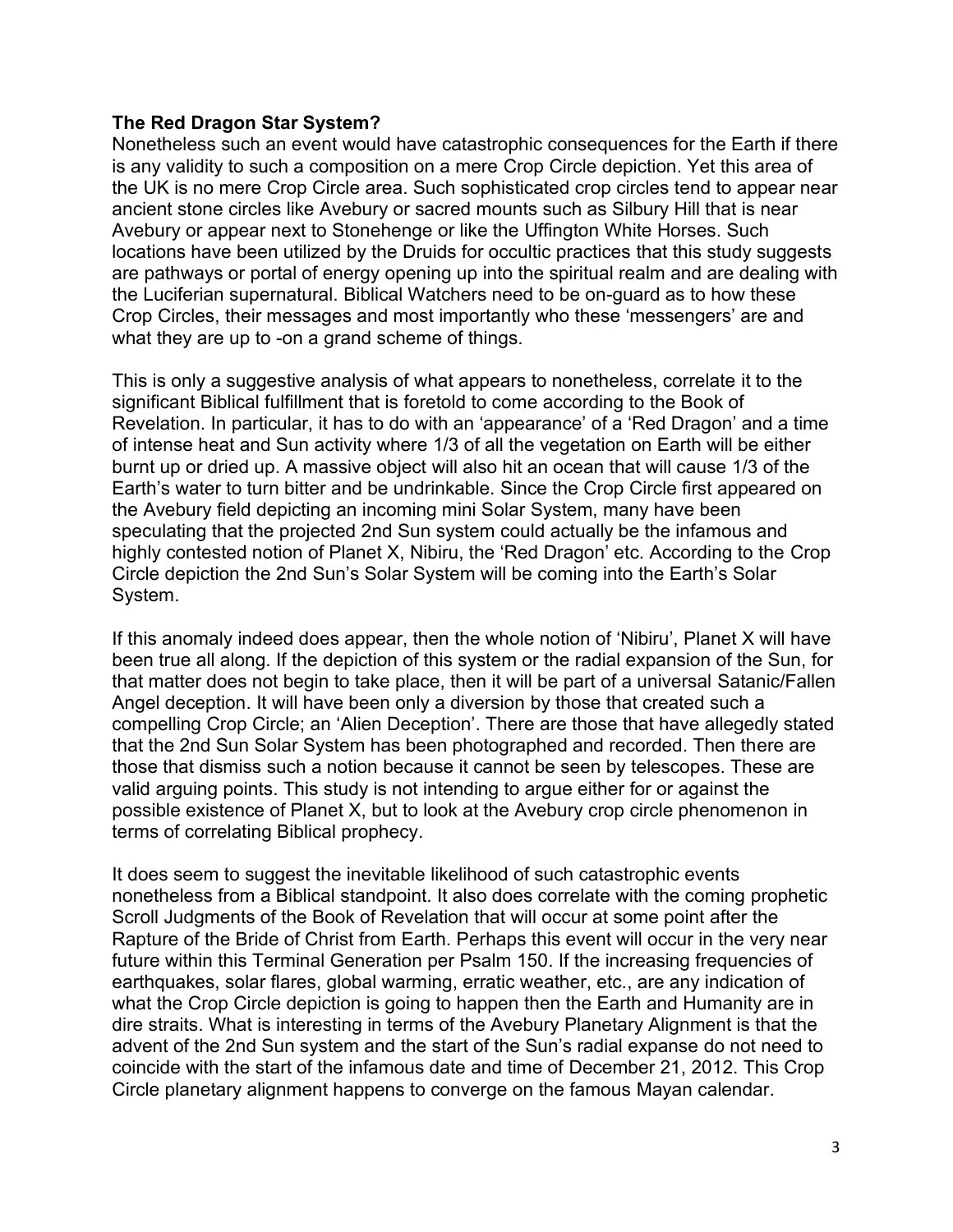#### **Book of Revelation Correlations**

The specific end date was ends on the 13th Baktun. These concurrent occurrences will coincide though with the time when the Sun crosses near the Galactic Core or Center of the Galaxy. What is striking is that all these configurations are associated with the number 13 in more ways than one in regard to the Avebury Crop Circle in particular are the following coincidences.

*1) The 2nd Sun system will appear as a 'red' anomaly coming from or in the backdrop of the 13th Zodiac Sign of the Serpent Bearer, Ophiuchus.* 

*2) The accompanying symbols depicts the Planetary Alignments emphasize the importance of a New Moon. The New Moon happens to be on the 13th of December 2012.* 

*3) In terms of the Mayan calendar, the first Baktun was numbered 0, thus the date Baktun 13.0.0.0.0 will occur after the completion of Baktun 12 on 12:21:2012.*

As it has been noted, the 2nd apparition of the Avebury Crop Circle depicts a solar expansion of some type. The Sun is projected to go out into the orbits of Venus, near Mars and even the Earth. Many suggest that it will be some sort of energy blast as the Solar System reaches some sort of cosmic threshold. Perhaps the pressure and gases concentrated due to the flyby of Planet X will have an adverse effect on the Sun to the point that it will cause a change in the make-up of solar particles and radiation emissions. It is a fact that since 2010, in particular the Sun has had a substantial and alarming increase in solar flare activity. It is now taking less than 15 minutes for solar blasts to reach the Earth; which in previous times would take hours.

One thing is for sure, the Avebury Crop Circle does coincide with some particular Seal Judgments of the Scroll in Book of Revelation symbology. As many are alluding, this timing could be attributed to be associated or related to the advent of the AntiChrist or at least signifying that his 'arrival' is soon coming to coincide with the flyby of the Dark Dwarf mini Solar System from Ophiuchus. For example, the 13th Zodiac Sign of Ophiuchus is believed to be near that juncture where the 2nd Sun system, aka the 'Red Dragon' is to appear will be the focal point or occurrence when the Sun passes the Galactic Center on the Ecliptic and Nemesis will come from behind the Sun.

The Book of Revelation declares that the Scroll Judgments are to be initiated by Christ upon the World and Satan after the Church is 'called up' or Raptured per chapter 4. There are 2 very distinct Seal Judgments that can collaborate with the Avebury Crop Circle depictions. For one, there will be a degree of heat so intense that it will burn up 1/3 of all the Earth's trees and grass. This clearly would describe a super Solar Flare of such a magnitude as to possibly affect vegetation on at least the side the Earth is facing the Sun. At any given time, the cotenants make up 1/3 of the Earth's land surface facing the Sun. The following areas would be affected to some extent.

*1) The Americas 2) Europe and Africa 3) Eurasia and Oceana*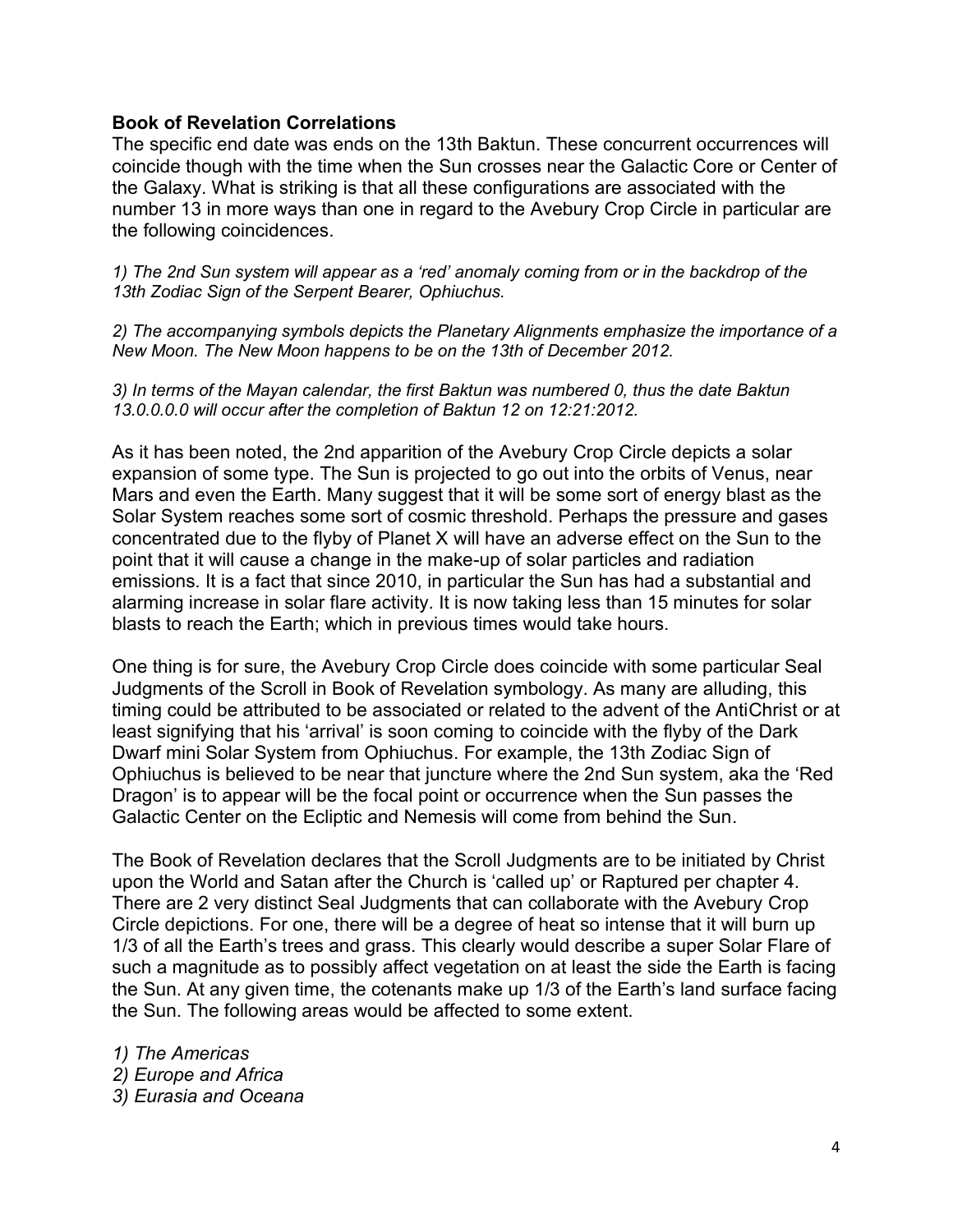This same principle applies to the Earth's oceans. According to another Seal Judgment, a prophetic future event is described in Revelation that will be an object as big as a 'mountain' that hits the Earth's ocean. As a result of this cataclysm, 1/3 of the Earth's oceans and rivers will turn bitter. Whether this will either be an asteroid or meteor remains to be seen. But at any given time, the oceans facing the Sun makes up 1/3 of the Earth's ocean surface. There will also be a 'Red Dragon' appearing in the sky per Revelation 12. They are primarily the following.

- *1) Pacific oceans*
- *2) Atlantic oceans*
- *3) Indian ocean*

As to whether it is metaphorical or perhaps in association to a 2nd Sun planetary system or both, that remains to be seen. It is interesting that researchers of the Planet X phenomena do ascribe 7 Planets to the 2nd Sun system. This does correlate perfectly to the 7 heads the Red Dragon is depicted to with in the Book of Revelation. Perhaps at this time in history, the authors of the crop circle(s) will be ready to initiate a full-on disclosure. This date and time may lead up to the 'proper time' as the Bible indicates, that is required before the AntiChrist can be revealed.

One end result is certain if such Crop Circles are correlating to real physical occurrences. The coming Alien Deception will be about altering the course of Humanity's eternal-spiritual destiny by way of their 'Dark Lord' or AntiChrist and his accompanying 'Mark' that is said will be introduced after the Rapture. According to 2 Thessalonians 2, the AntiChrist cannot be revealed fully until the Rapture occurs first. It is assuming that the 'He' being the Holy Spirit is within the collective Body of Christ that is the Bride of Christ -which in that case necessitates the removal of the Church in general.

Perhaps these pieces of the prophetic puzzles do appear to correlate to this Avebury Crop Circle to some degree. If this is the case, it would demonstrate just how close the Holy Spirit is to be 'taken out of the way' i.e., the Rapture. This would in turn allow for the free reign for the 'Lie' to propagate around the world -once the Rapture occurs to explain away the Rapture and the 'arrival' of the Fallen Ones, aka the Aliens to save Humanity according to their 'gospel'. Based on 2 Thessalonians 2:5-13, it clearly states that after the Rapture of the Church, Satan will unleash his deception or 'Lie' on a worldwide scale to the point that he will explain away the Rapture –in part by way of an 'Alien' disclosure and direct contact.

The world will be in such disarray that any explanation will be desired and too distracted to contemplate the real reason behind the disappearance of millions of Christians from around the world. There will be a shock due to the dire condition of economic, religious, and social collapse. At this time, the AntiChrist will be revealed and will step up his New World Order. The Bible states that it will be in 'accordance with the work of Lucifer displayed in all kinds of counterfeit miracles, signs and wonders and in every sort of evil that deceives those who are perishing.'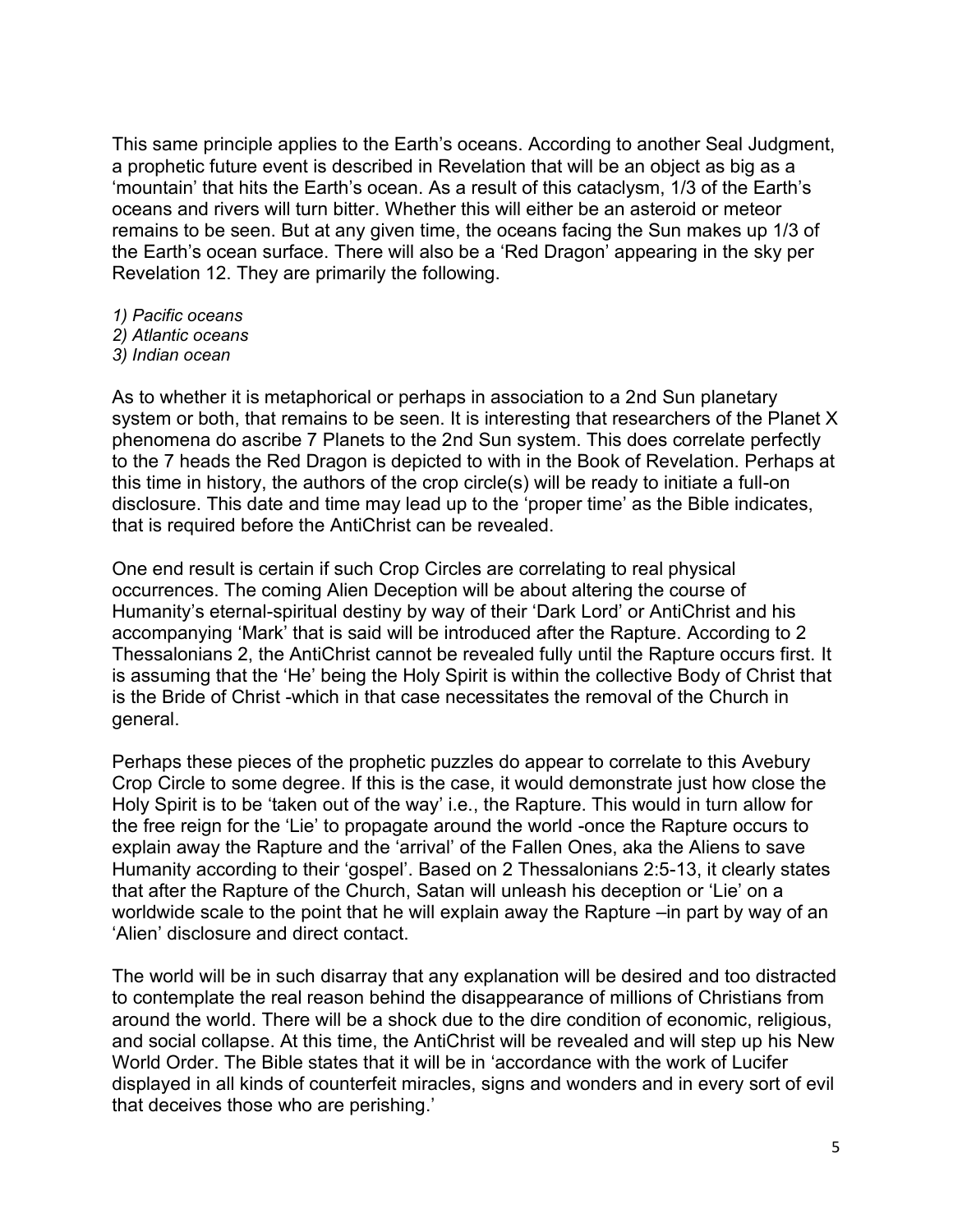## **As in the Days of Noah**

This would be part of the Luciferian New World Order plan to present the 'LIE' that the LORD GOD YHVH states will be believed by in the Last Days. The 'Lie' will also encompass an attempt by Satan to give Humanity a genetic make-over and thus affect Humanity's eternal redeemability by way of his 'Mark'. The threshold of evil and spiritual darkness on Earth has reached such a spiritual level that it is now prime to coincide with the full discloser and contact of these evil entities per the warning of Jesus Christ that it would be as 'in the days of Noah' in the Last Days. At the 'Disclosure' such 'Alien' entities will pose themselves as 'light beings', as they are spiritual and dwell in the 4th and 5th dimensional per Ephesians 2v14.

The Bible discloses such entities as none other than Fallen Angels and their demon disembodied prodigy as a result of the Flood of Genesis 6. There are several notable occurrences now on Earth that do bare noting, in light of Christ's warning of what it would look like in the Last Days. Most noticeably there would be wars and rumors of wars, diseases, pestilences, famine, earthquakes in 'peculiar' places, 'signs' from the Sun, Moon and Stars, etc. As the months and weeks are fast approaching to the End of Days, there has been an increase in every category. What also needs to be brought to light is that the level of paranormal UFO 'Alien' activity that is becoming more abrasive, blatant and overt. Along with such activities in the mix, current technologies are now able to change and alter Humanity's DNA code to the very genes –as in the Days of Noah.

The 'Lie' will be believed by most of the World, as so many even now are believing and are even expecting the arrival of these 'saviors'. Not only will the 'Lie' help explain the Rapture, but these 'light beings' will have a message and advanced genetic technology to offer a blind Humanity in dire need of answers. They will make the world believe that they have arrived in time to save the world by providing a 'Leader' and to 'help' Humanity evolve genetically into 'godhood', that is Transhumanism. In reality it will mean not the 'cleansing' of Earth but the eradication of all the Christians from the Earth that will either have been 'left' behind\* after the Rapture or will come to Christ during the Tribulation period. \*Subject to interpretation.

Perhaps the 'Lie' will also encompass not only the explanation of why the Rapture occurred but now how the Humanity that is left can become 'gods' with the technologies at the 'Aliens' will bring a promise of immortality to Humanity at the molecular level –as in the Days of Noah. Perhaps the AntiChrist will be able to promise and perform these procedures through his 'Mark'. Aside from it being a monetary unit of accounting, the AntiChrist's 'Mark' may be able to also infuse genetic codices at the molecular level that will irradiate certain human diseases or extend the lifespan of humans for example. This speculative scenario could be that promise and perhaps an incentive to take the 'Mark'. This will ensure a massive 'buy-in' by the world's peoples riddled with disease, pain, and ailments. As in those Days of Noah there is now a dramatic increase in spiritual darkness; lawlessness is rampant. The moral caliber of today's society at large has been so programmed to the point that 'good' is now called 'evil' and 'evil' is now considered to be 'good'.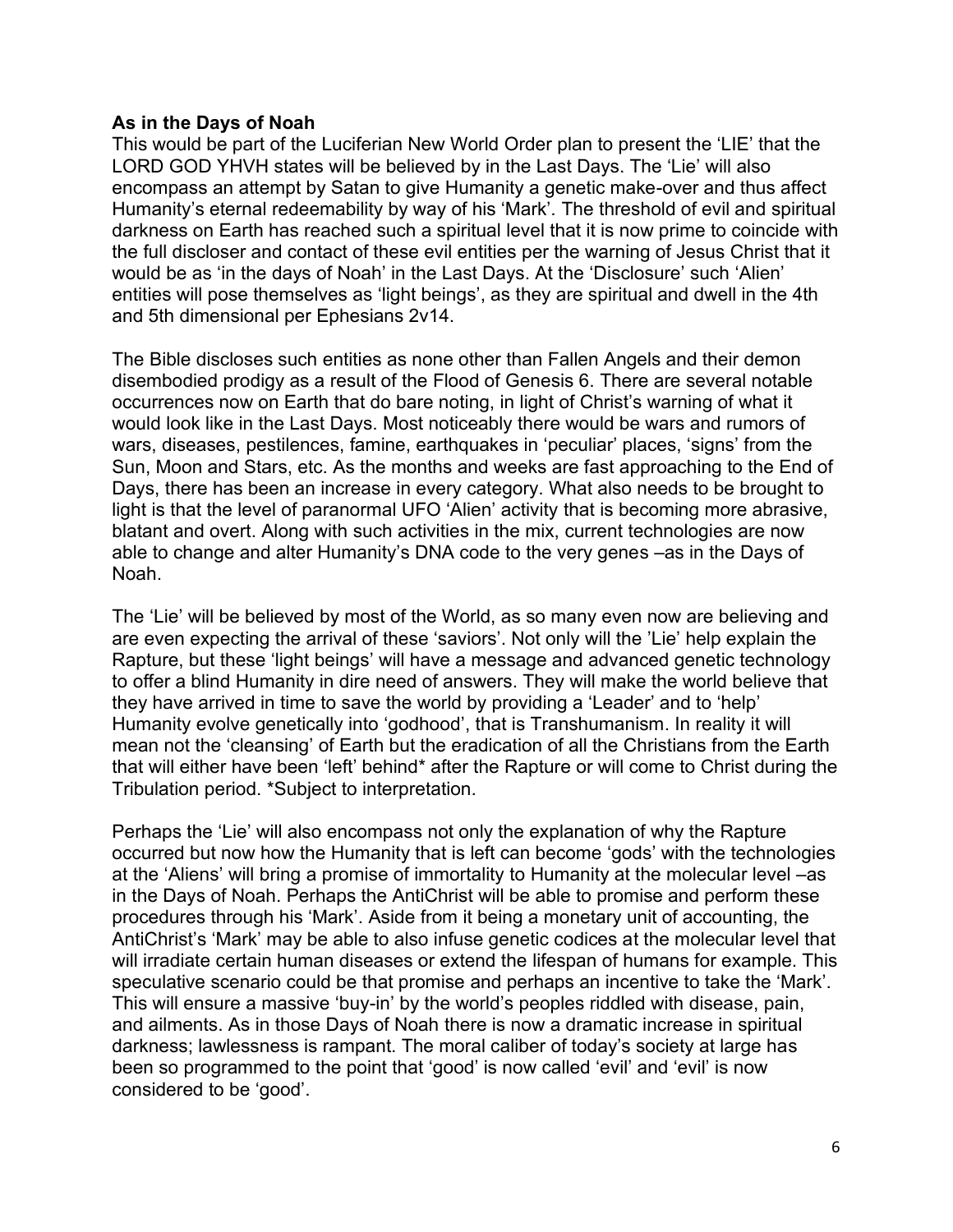## **A New Humanity**

There is moral failure in and out of the Church as well. There is an acceptance of alternate definitions of what 'marriage' is, etc. As far as the world and particularly the USA are concerned, the USA has turned a spiritual corner as much of Europe has. With every Presidential election, the pulse of the national morality falls. It seems that the morals of the nation are such that it is precisely now as it was for Sodom and Gomorrah for America in particular. The Bible states that during Noah's day there were not only those items listed but there was genetic engineering going on; inter-breeding amongst Fallen Angels and humans, crossing with other species done by these 'Aliens'. These similar technologies and procedures, since Noah are being done today with Stem Cells and cross species mutations and genetic engineering etc.

This in itself is a 'sign' that we are indeed as in the Days of Noah which means that GOD's righteous judgment is to follow shortly. This type of technology was not possible for humans to accomplish until in the last decade –at least with the known scientific verifiable research. This is not to say of what has probably been going on with secret military experiments or with experiments done through 'alien abduction' that the Fallen Angels, aka 'Aliens' have been doing all along to Humanity ever since Noah. To reiterate, what has happened in the Days of Noah will be repeated in these Last Days according to the very words of Jesus. The same Fallen Angels plus the demons that were the produce of illicit sexual relations with the Fallen Angels and women per Genesis 6 are about to return as Jesus Christ predicted.

They plan to 'finish' the work they started and put into motion their plan to corrupt and destroy Humanity -at the molecular level and on a massive scale. If they could not stop the Messiah, the SON of GOD from being a 100% pure human being, then they will now attempt to condemn as many humans to perdition by altering Humanities genetic makeup to render them un-redeemable non-humans. This is why those that will take the 'Mark of the Beast' will suffer the eternal condemnation because they will not be able to be saved. At one point in the Book of Revelation, it describes that all those that took the Mark of the Beast number, 'chip', or implant will experience a break-out of painful boils or soars all over the skin of their bodies. This could perfectly coincide with the body's rejection or adverse effect to the 'Mark's' attempt at changing the DNA codes. Perhaps the body will be dealing with the 'mark' as a virus because it will be at the molecular level that the infection will be taking place.

According to the Bible, it has been Lucifer and the Fallen Angels that have attempted to alter Humanity's genetic make-up from the very start of Creation. If this would have been successful, it would have meant that no human could have procreated a pure enough line of humans to birth the Messiah as it was promised by YHVH to Adam and Eve, a 100% human descendant of theirs. This would be crucial because the LORD GOD YHVH promised in Genesis 3:15 the Proto-Evangelium that the 'Seed' of the Woman would crush or destroy Lucifer and his 'seed'. This meant that the prodigy of Adam and Eve and thereafter had to be a 100% human being. Any alteration to the human genetic code or make-up would null and void GOD's Promise of a Plan to redeem Mankind from the ravages of sin.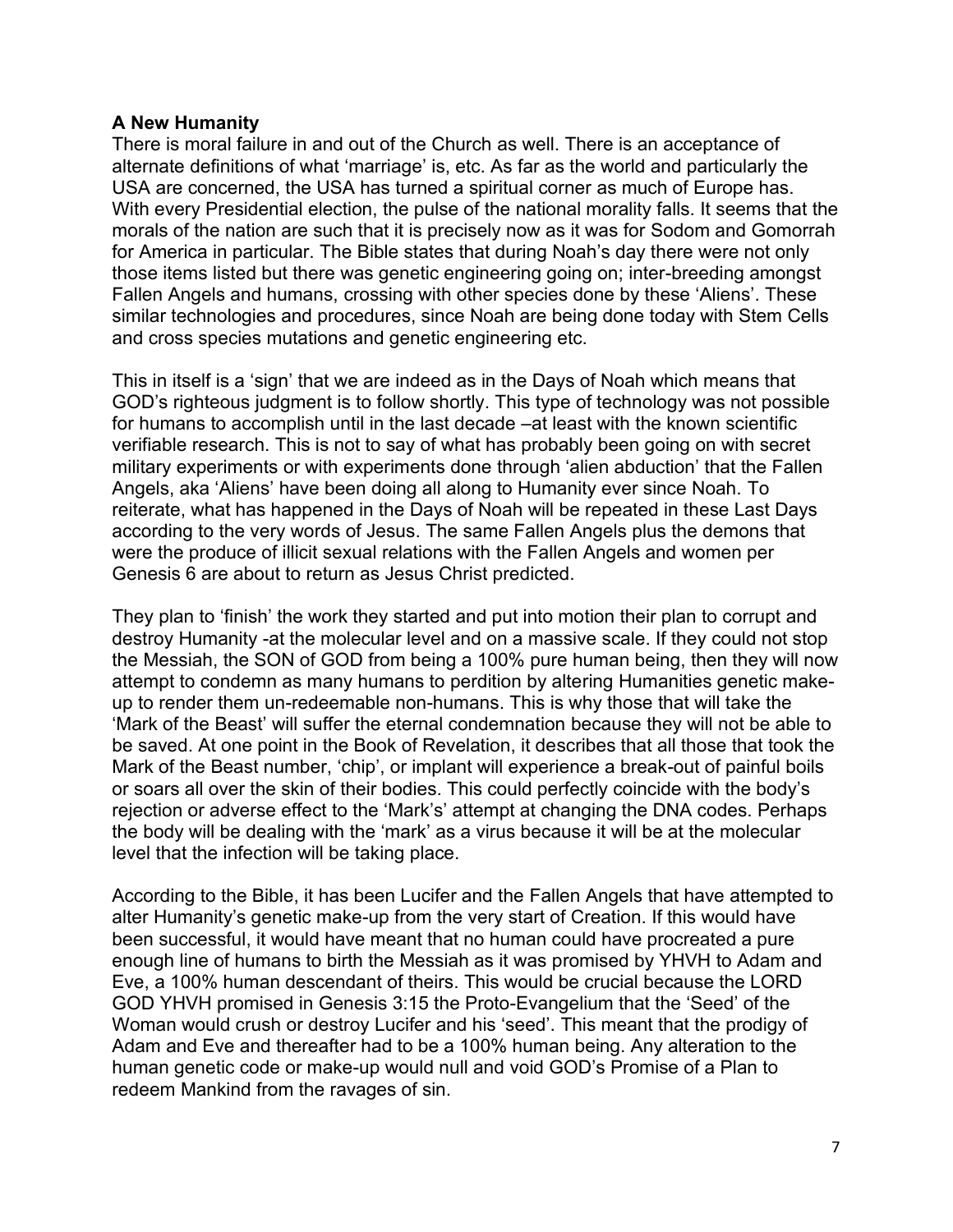## **Genetic Engineering**

This is why it was so crucial that the Messiah was to be not only the LORD GOD but 100% a human being –the GOD-MAN devoid of the sinful nature through the Immaculate Conception. This same Satanic strategy to alter Humanity's genetic code will again surface in these Last Days. The so called 'light being'/Ascended Master entities will at some point disclose themselves to Humanity. Perhaps it will indeed coincide with the Rapture and soon thereafter. They will be posing as the 'Saviors' of mankind and will provide assistance or 'order' out of the 'chaos' what ensued at the point of the Rapture. They will identify and anoint their AntiChrist with a promise to implement a New World Order, a 'utopia' of love, brotherhood and peace on Earth with a promise to the world to enable such to eventual attain 'godhood'.

The problem will be that anyone not buying into that system will be eradicated. To reiterate, the 'Aliens' will probably also come baring 'gifts', a technology that will aid Humanity in the transmutation of the whole human race. This will be done by way of altering the Human DNA code to enter the next stage of human evolution. Since the Garden of Eden, Lucifer has deceived Humanity with this 'Lie' of aspiring to be 'like god' –a false god in false paradise. This is at the core of the coming 'Lie' that will believed by most because as the Bible exclaims, people refuse 'to love the Truth found only in Jesus Christ and so be saved'. Humanity, after the Rapture, will be all too eager to attempt to make an 'evolutionary jump' with the help and guidance of 'Aliens' and their technology.

This has been Humanity's downfall of pride and quest to be like 'god'. The AntiChrist's 'Mark of the Beast' will perhaps facilitate this endeavor. As far as the connection to Crop Circles, they just have been reinforcing this coming 'Alien Deception' and this inventible human condition to come. It seems that the common theme of any interpretation of Crop Circles is always reinforcing the message that Humanity is on the verge of an evolutionary 'transformation' and New Age or Order. The connection to crop circles with such possible futuristic scenarios is that the possible 'Alien' alteration of Humanity's DNA is already widely understood and in fact some are eagerly anticipating it especially those in the occultic and with some religious sects. For example, one crop circle clearly is connected to a perceived message from the 'light being' in a reply to Humanity using the form of a Crop Circle codex.

For background and context, on November 16th, 1974 a binary coded sketch was sent out into space that basically had a makeup and pertinent information about Humanity and the Earth. It was sent out from the Arecibo Station in Puerto Rico, so thus called the Arecibo Message. Then, 27 years later on August 14, 2001 a crop circle appeared that many believe was a reply to the Arecibo Message. With this 'reply', many are claiming that in a sense it is the '1st 'contact' in a series of communication with extra-terrestrials. The message consisted of a 3 Terawatt narrowband binary code transmission. It was directed toward the M13 Globular Star Cluster in the constellation Hercules at the speed of light. The binary code was comprised of binary 0 for empty spaces or blocks and 1's for solid blocks.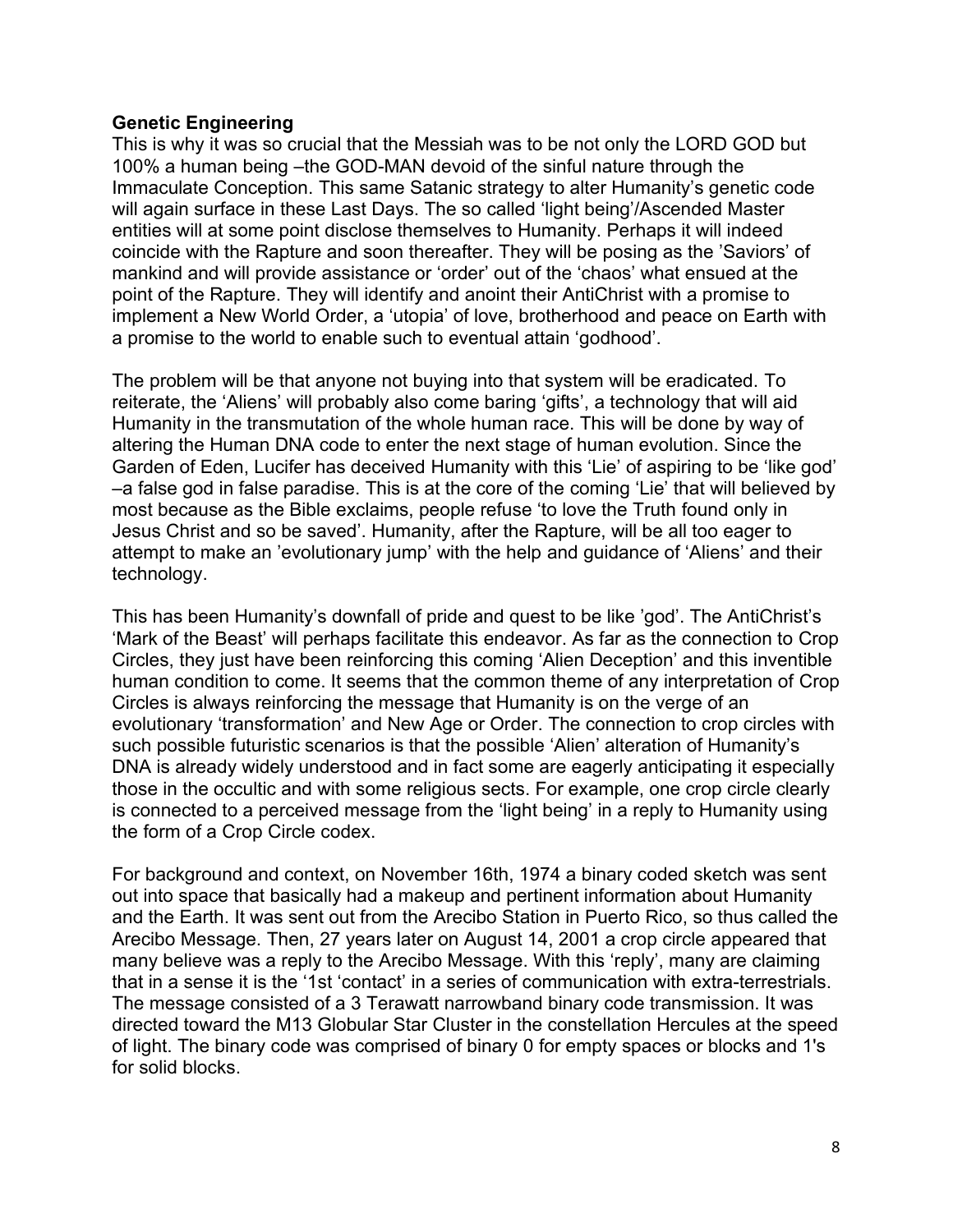# **The Arecibo Message**

The following is but a generalized listing of the main facets of the information regarding the Earth and Humanity. The transmission coded the following information.

*-A binary equivalent of the numbers 1-10 showing a base of 10 -The atomic numbers for Hydrogen, Carbon, Nitrogen, Oxygen and Phosphorus -The molecular formulas for human DNA (Deoxyribonucleic Acid) -Human height and population on Earth -Earth's position in reference to the Solar System's other planets -Diagram of Radio Telescope used to transmit the binary code*

The Answers from the Stars occurred on August 14, 2001, there was a Crop Circle that had unique properties in its design. It notably appeared next to the UK's largest astronomical station. The 1st crop circle was characterizing by a recognizable humanlike face. It was much reminiscent of the 'Face on Mars'. Perhaps it was a clue or hint that it came from Mars. On August 17, 2001 then 3 days later another Crop Circle near it appeared overnight. It has thus been called the Arecibo Message Response. The Arecibo Message reply Crop Circle basically looked similar to the 1974 Arecibo Binary Plates and message except in a few distinctive ways. It was basically the response by said 'Aliens' in a description of what and who they are.

- *1. Silicon was highlighted instead of Carbon*
- *2. The DNA had a 3rd strand*
- *3. The height of the Humanoid was around 4ft with larger head*
- *4. The Humanoids inhabited the 3, 4 and 5th planets of the Solar System*
- *5. The quantity was counted at 25 billion*

At almost an exact year later from these 2 Crop Circles, another profound Crop Circle appeared overnight that depicted an Alien holding up a sort of CD Disk. The Disk appeared to have some sort of binary code configuration. Crop researchers used image analysis to convert the binary sequences into ASCII.

- *1. 'Beware of the bearers of false gifts and their broken promises.*
- *2. Much pain but still time.*
- *3. There is good out there.*
- *4. We oppose deception.*
- *5. Conduit closing.'*

What came out of the coding was a very peculiar comprehendible message in English. These 'Aliens' or 'light beings' have prepped Humanity with their messages over the centuries. They speak of love peace and truth but with an alternate 'gospel' and purpose for Mankind. Such Crop Circles as the Avebury one in particular showing the 2nd Sun system and super Solar Flare will be put to the test regarding its validity. If this Avebury crop circle does not come to pass with the 2nd Sun system and the Super Solar Flare, then it will be just another Luciferian deception aimed at mankind for disinformation and distraction. Why?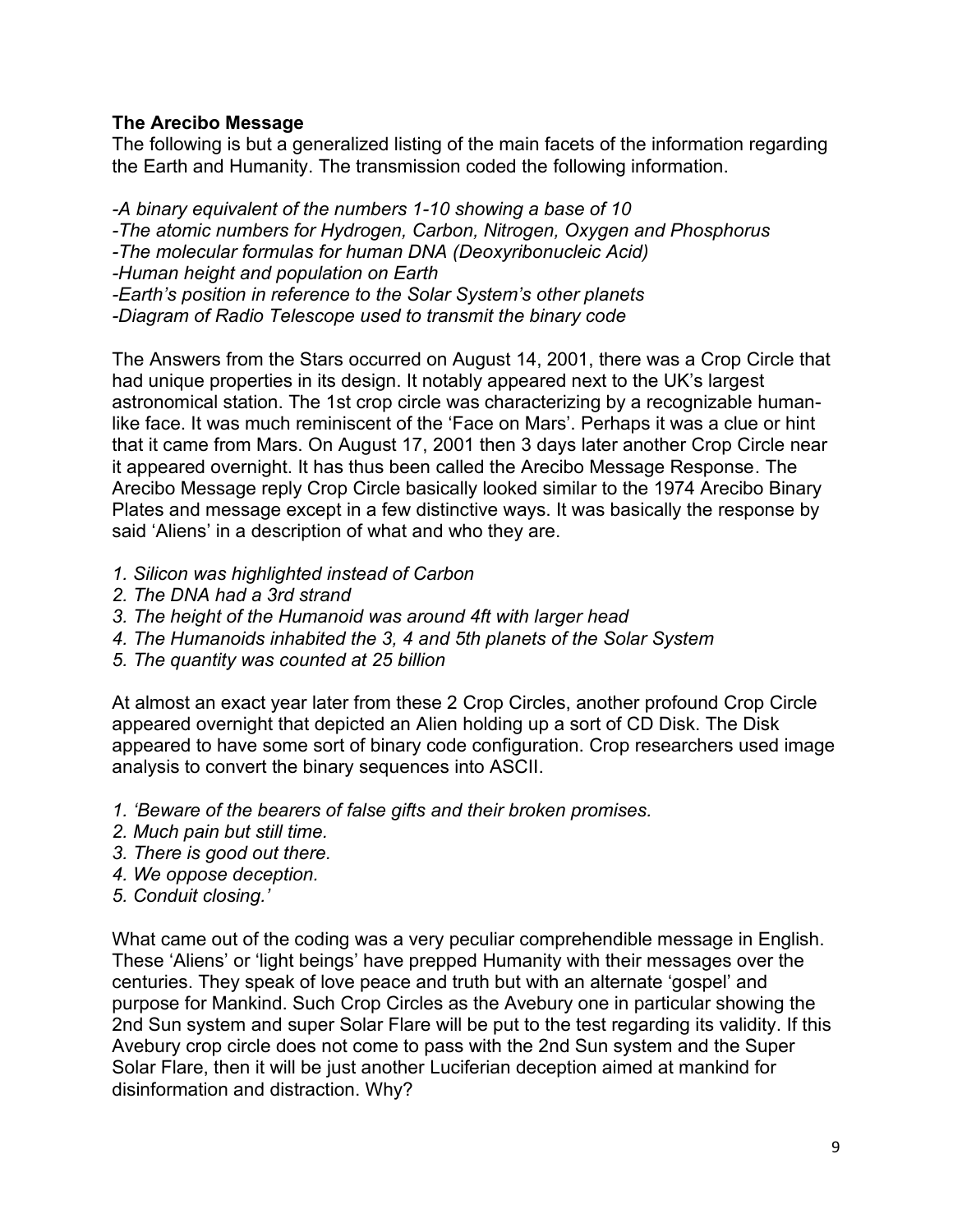Perhaps in the case when the real 'Red Dragon' and super Solar Flare and pole shift do happen -as it is prophesied in the Book of Revelation, people will not attribute them to the Judgments of GOD but to the 'Aliens'. The following is a Scriptural attempt to address each segment of the 'Alien' so called transmission to Mankind. It will show that it is anti-Biblical, anti-Christ and a pure case of a 'Doctrine of Demons'.

# **1. 'Beware of the Bearers of False Gifts**

The Bible declares that YHVH, Creator of Heaven and Earth bestows and is a giver of 'GOOD' gifts. GOD has shown favor toward Mankind in sending the ultimate 'TRUE' GIFT, His SON, Jesus Christ. In GOD's benevolence despite knowing Humanity's sinful fallen state, GOD's provided salvation for man by a man. This appropriation for the sin exchange could have only been paid by a perfect sinless 100% human substitution. Furthermore, GOD not only paid for Humanity's justification but gifted His Redeemed with sanctification and future glorification in Christ Jesus for those that place their faith in Him.

# *Rom 11:29*

*'for God's gifts and his call are irrevocable.'* 

# *John 4:11*

*'Jesus answered her, "If you knew the gift of God and who it is that asks you for a drink, you would have asked him and he would have given you living water."*

# **2. And their Broken Promises**

The Bible declares that the WORDs of YHVH are 'Promises' that can never be broken. Not one Promise of Biblical Scripture has been broken; Christ Himself reaffirmed this truth. The ultimate 'Promise' of GOD was to Adam and Eve regarding the coming of the Messiah, Jesus Christ. This Promise was reiterated to Abraham, the Father of the Faithful. This unique Promise imputed the effect by granting any other person of like faith to participate in the dividends of the Promise itself. What will be an exuberant culmination of this 'Promise' will be the Resurrection and Rapture of the Bride of Christ to share as co-heirs with Christ in Glory.

# *Galatians 3:29*

*'And if you are of The Messiah, you are therefore the seed of Abraham and heirs by The Promise.'* 

# *Romans 4:13*

*'It was not through law that Abraham and his offspring received the Promise that he would be heir of the world, but through the righteousness that comes by faith.'*

# **3. Much Pain but Still Time**

The Bible declares that 'today is the day of salvation', not tomorrow. Humanity does not have a guarantee of tomorrow. Time is short relative to Eternity Future. Humanity has no control over one's last breath much less relying on the likelihood of a sure tomorrow. The 'pain' of humanity has come about by the willful rejection of YHVH's perfect Law.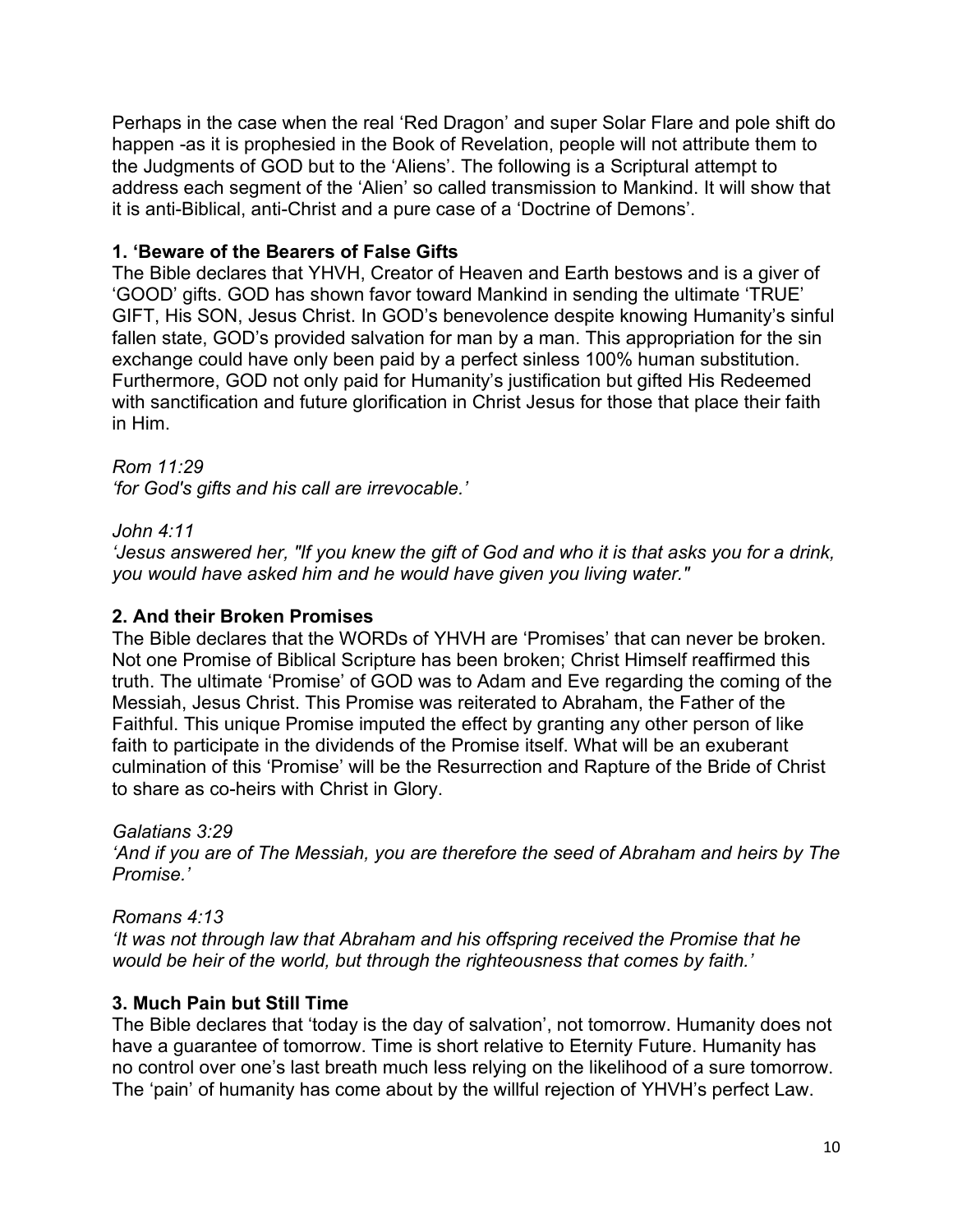Perhaps the statement of 'pain' is also alluding to a type of 'birth pangs' that the Earth is experiencing. It will not be compared to the 'pain' that shall come after the Rapture during the Tribulation Period. Many also don't even consider the 'pain' metaphorically GOD has seen throughout the ages of a Humanity stricken with violence, war and death of the innocent. As Christ warned of an expiring countdown to a specific time for coming judgment, as in the case of Noah, so too will the Rapture culminate a 'time' that is about to expire. After the Rapture, it will be too late to escape the coming Wrath of GOD and of the Lamb.

## *Isaiah 55:7*

*'Seek the LORD while he may be found; call upon him while he is near'…*

## *Hebrews 9:27*

*'And just as it is appointed to the children of men to die once, and after their deaths the judgment'…*

# **4. There is Good out There.**

The Bible declares the opposite; mankind is not born inherently 'good'. Scripture states that only GOD is good, and Humanity is in a fallen state, depraved with corrupt minds and hearts. Any attribute of 'good' emanates from Christ, who is love incarnate. The 'good' of GOD for example, provided the Messiah for the redemption of fallen Mankind. This demonstrated the ultimate 'good' that while mankind was still in the state of enmity, sin and sinning, Christ Jesus died on the Cross for the sins of Humanity. Mankind has the capacity to do 'good' as that is what is at the core of Humanity's disposition due to the taking of the forbidden Fruit. Mankind also has had the capacity to commit grave evil. This Fruit from the Tree of Knowledge gave the mankind the knowledge of what was 'good or evil' but based on relative definitions of what morality is to be.

*Rom 3:10*

*'As the Scriptures say, No one is righteous--not even one.'* 

*Romans 3:11* 

*'…there is no one who understands, no one who seeks God.' Why do you call me good? Jesus answered. No one is good--except God alone.'*

# **4. We Oppose Deception**

This very notion said to come from 'Aliens' of them not deceiving is in itself one of the greatest deceptions by the masquerading Fallen Angels. They are taking after their supreme leader and rebel commander Lucifer who as an apostate Cherub that disguises himself to be a 'Holy Angel of Light'. These 'Alien' aka Fallen Angels have nothing good but a systematic plan to eradicate Humanity off the face of the Earth. Such demons and Fallen Angels have always been opposed to Christ and His Followers will be to the very end. The culmination of this conflict will occur on Earth of all the places in the known Universe. It was through deception that Lucifer made mankind sin against the LORD in the first place. This has been his mode of operation ever since his own fall from Glory.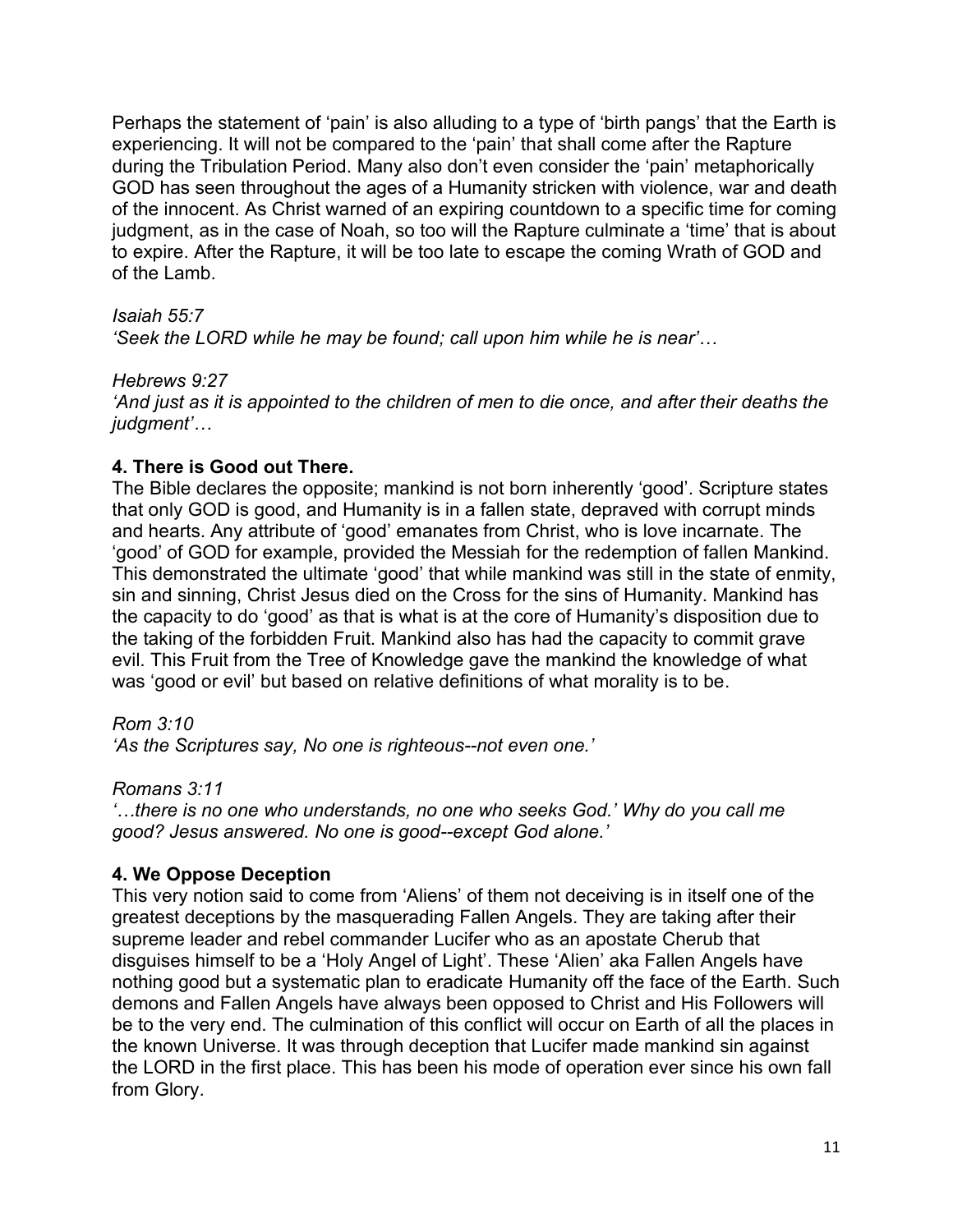It is interesting that every apparition of these so called 'Aliens' are in the form of 'Light Being'; nothing could be further from the Truth. After the Rapture Lucifer and such manifestations of 'light beings' will make it all that much easier for the 'Lie' to be believed about them and their intentions. Already the Avebury Crop Circle pattern is off in regard to the Planet Pluto; it is not entirely 'truthful' but close as to the positioning for the date and time of December 21, 2012. This is how Lucifer always operates. The Planet Pluto is actually mirrored backwards when compared side to side with the 3D pattern to the Avebury Crop Circle depiction. Why?

What is this significance? What is also a bit of a mystery is that Pluto is not precisely at the coordinates given by NASA. The crop circle places Pluto ahead of the current model projections near the Ecliptic; Pluto rarely travels directly along the Ecliptic. One possible clue is that Pluto will be on the other side of the Galactic Plane opposite Ophiuchus and Serpens when the 2nd Sun system is to appear in that area opposite Pluto. Pluto is considered in the occult as the planet of the Dark LORD. Perhaps this 'image' or 'picture' is one in which the AntiChrist, the Serpent, the Red Dragon, etc

# *2 Corinthians 11:14*

*'But I am not surprised! Even Satan disguises himself as an angel of light.'* 

# *Galatians 1:8*

*'But even if we or an angel from heaven should preach another gospel than the one we preached to you, let him be eternally condemned!'*

# **5. Conduit Closing**

A conduit is a pathway whereby information or other elements/entities flow to and from between 2 designated points. The Bible states that YHVH has opened a way, a 'conduit' for fallen Mankind to find its way back to GOD. The way back to Paradise has been opened by Christ Jesus. Christ said that He is the ONLY CONDUIT, the Way or the Door/Gate that there is. In the Bible, John chapter 10 states clearly that if anyone tries to enter through a different 'conduit', that one is a thief and a robber.

Christ declared that wide is the conduit that leads to destruction and most are on it. The conduit that leads to Eternal Life has a narrow band width and few will find it and/or be on it. The conduit that GOD has provided in Christ Jesus is specifically and physically made up of his Body and Blood for a fallen Human Race; it is about to close. This is in reference to the Church Age. Christ is about to 'translate' us into the Kingdom of the Son of His Love, i.e. by way of the Resurrection and Rapture.

# *John 10:9*

*'Yes, I am the gate. Those who come in through me will be saved. They will come and go freely and will find good pastures.'*

# *Revelation 3:8*

*'See, I have placed before you an open door that no one can shut. "I know all the things you do, and I have opened a door for you that no one can close.'*